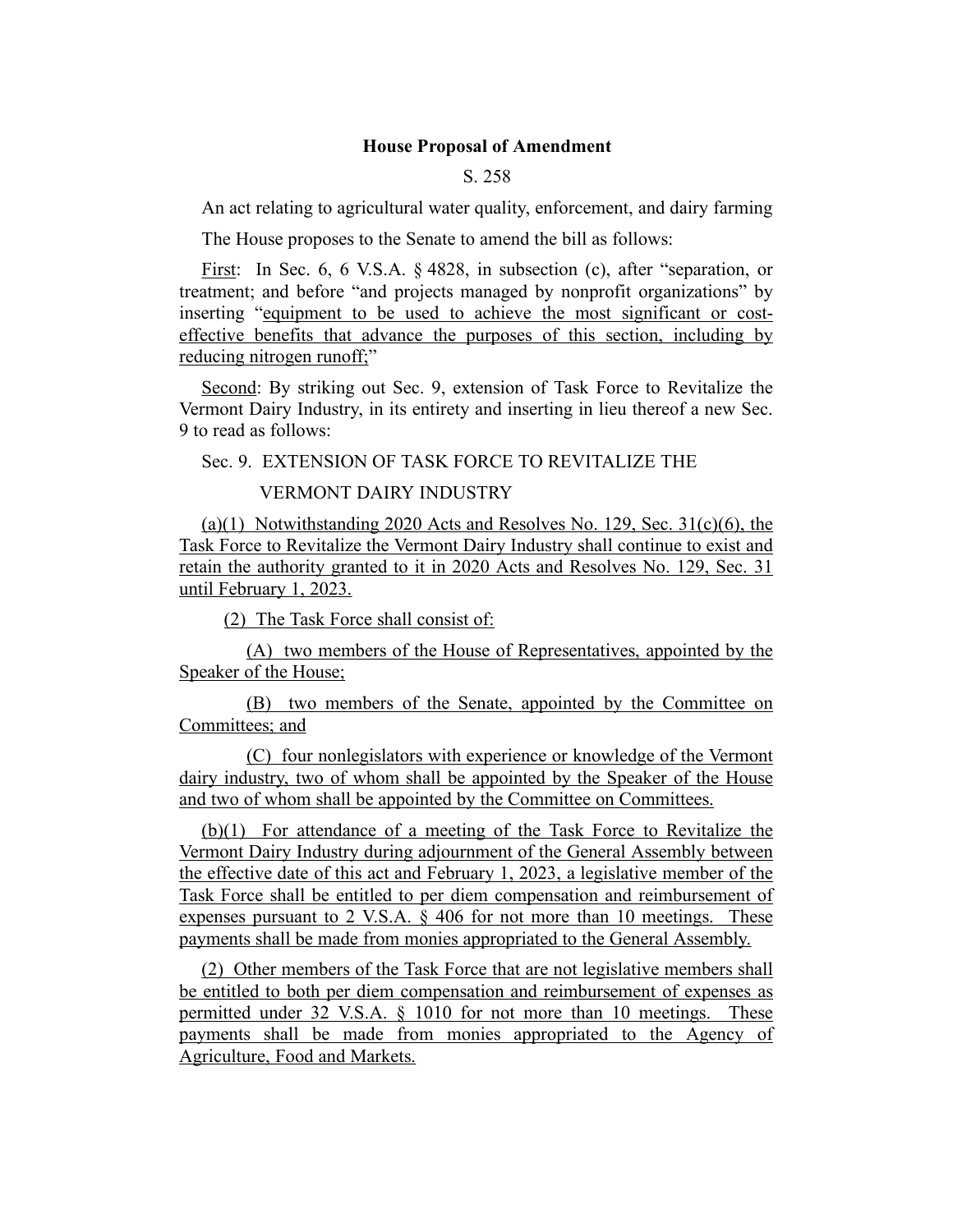Third: By striking out Sec. 10, effective date, in its entirety and inserting in lieu thereof new Secs. 10–13 to read as follows:

Sec. 10. 6 V.S.A. § 4802 is amended to read:

§ 4802. DEFINITIONS

As used in this chapter:

\* \* \*

(2) "Farming" has the same meaning as used in 10 V.S.A. § 6001(22).

(3) "Good standing" means a participant in a program administered under this chapter:

(A) does not have an active enforcement violation that has reached a final order with the Secretary; and

(B) is in compliance with all terms of a current grant agreement or contract with the Agency.

\* \* \*

(10) "Agricultural activities" means the operation and management of an entity engaged in farming, including all those activities defined as "farming" in this chapter, "agricultural activity" in 12 V.S.A. § 5752, and all of the following:

(A) selling agricultural products at roadside stands or farm markets;

(B) the generation of noise, odors, dust, fumes, and other associated conditions;

(C) the composting of material principally produced by the farm or to be used at least in part on the farm;

(D) the ditching and subsurface drainage of farm fields and the construction of farm ponds;

(E) the handling of livestock wastes and by-products;

(F) the operation of farm machinery and equipment, including irrigation and drainage systems, pumps, and on-farm grain dryers;

(G) the movement of farm vehicles, machinery, equipment, and products and associated inputs on the roadway;

(H) field preparation, crop protection, and ground and aerial seeding and spraying;

(I) the on-site storage and application of agricultural inputs, including lime, fertilizer, organic materials, conditioners, and pesticides;

(J) the use of alternative pest management techniques;